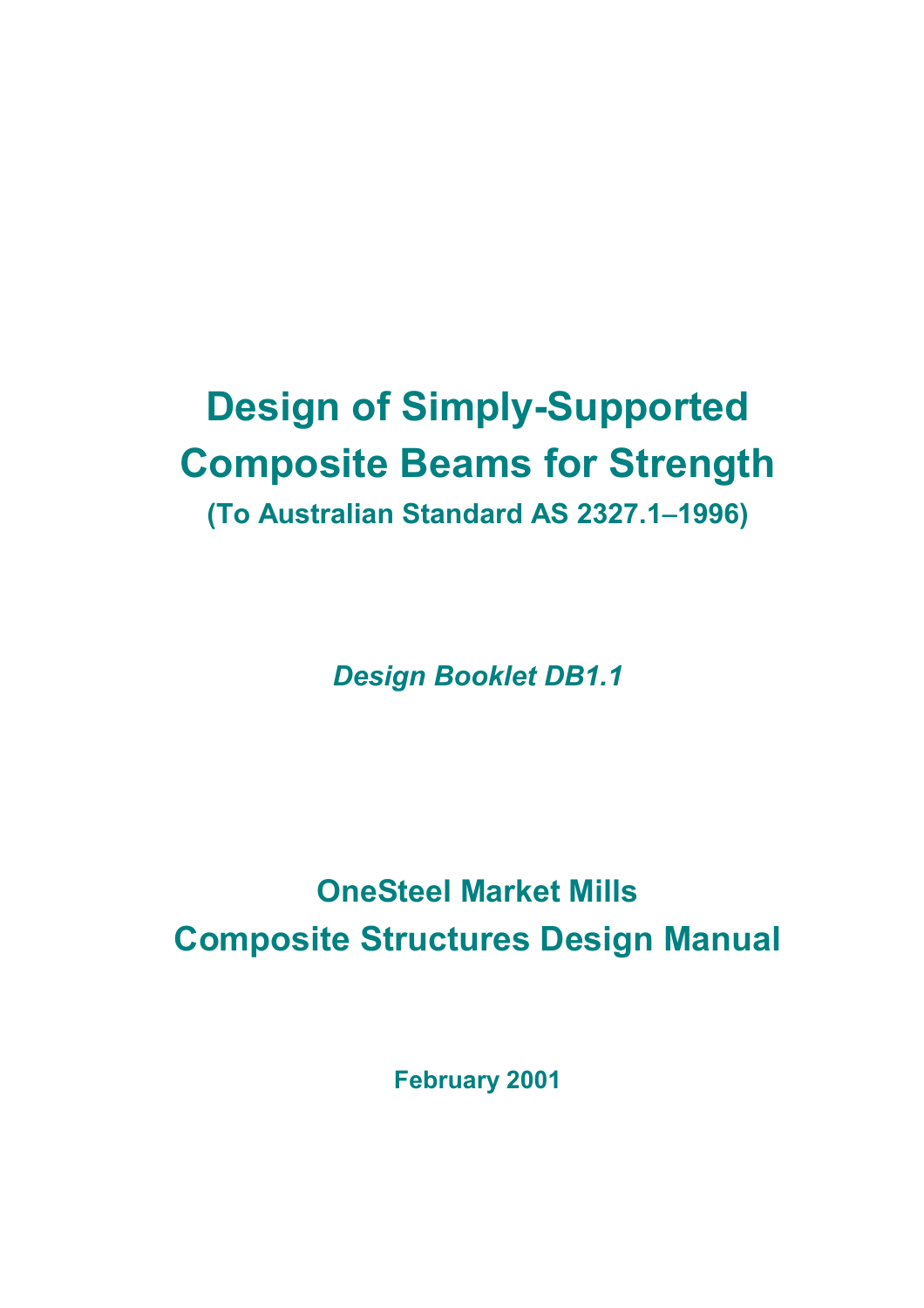*Published by*

### **OneSteel Manufacturing Limited**

ABN 42 004 651 325

#### *Produced by the*

### **Centre for Construction Technology & Research University of Western Sydney**

#### *Contributors*

**Dr. Mark Patrick \*** Centre for Construction Technology & Research

# **Dr. Daya Dayawansa \***

**Mr. Rodney Wilkie \*** \* Formerly BHP Melbourne Research Laboratories

#### *Reviewed by*

#### **Prof. Russell Bridge**

Centre for Construction Technology & Research

### **Mr. Mark Sheldon**

Connell Wagner

#### **Mr. Ken Watson**

Formerly BHP Integrated Steel

### Edition 1.0 - May 1998 **Edition 2.0 - February 2001**

### **Disclaimer**

While every effort has been made and all reasonable care taken to ensure the accuracy of the material contained herein, the contributors, editors and publishers of this booklet shall not be held liable or responsible in any way whatsoever, and expressly disclaim any liability or responsibility for any loss or damage, cost or expenses, howsoever incurred by any person whether the user of the booklet or otherwise including without limitation, loss or damage, costs or expenses incurred as a result of or in connection with the reliance, whether whole or partial by any person as a foresaid upon any part of the contents of this booklet. Should expert assistance be required, the services of a competent person should be sought.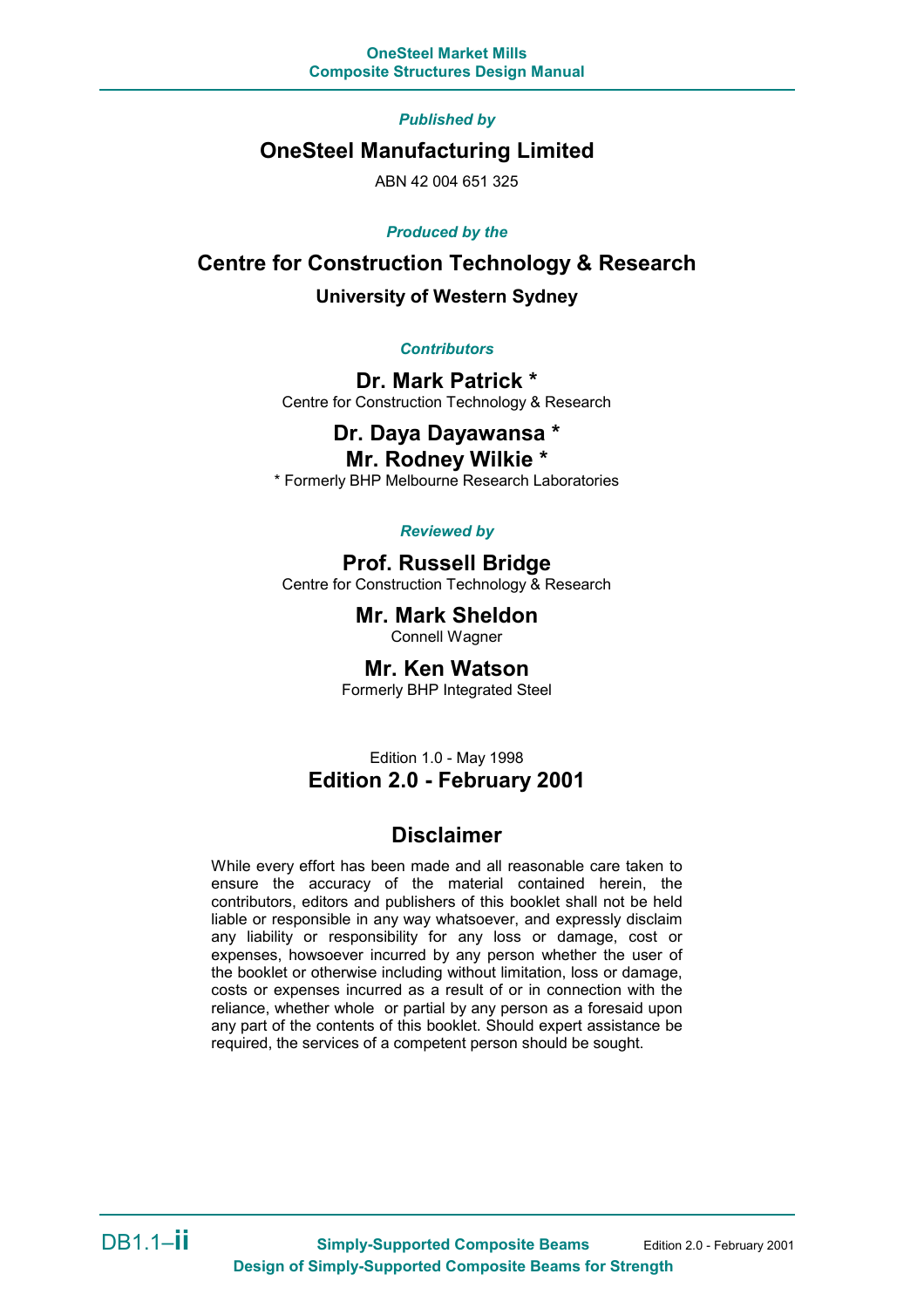## **Foreword**

OneSteel is a leading manufacturer of steel long products in Australia after its spin-off from BHP Pty Ltd on the 1st November 2000. It manufactures a wide range of steel products, including structural, rail, rod, bar, wire, pipe and tube products and markets welded beams.

OneSteel is committed to providing to design engineers, technical information and design tools to assist with the use, design and specification of its products. This design booklet "Design of Simply-Supported Composite Beams for Strength" was one of the first two design booklets of the Composite Structures Design Manual, which is now being completed and maintained by OneSteel.

The initial development work required to produce the design booklets was carried out at BHP Melbourne Research Laboratories before its closure in May 1998. OneSteel Market Mills is funding the University of Western Sydney's Centre for Construction Technology and Research in continuing the research and development work to publish this and future booklets.

**The Composite Structures Design Manual refers specifically to the range of long products that are manufactured by OneSteel and plate products that continue to be manufactured by BHP. It is strongly recommended that OneSteel sections and reinforcement and BHP plate products are specified for construction when any of the design models in the design booklets are used, as the models and design formulae including product tolerances, mechanical properties and chemical composition have been validated by detailed structural testing using only OneSteel and BHP products.**

**To ensure that the Designer's intent is met, it is recommended that a note to this effect be included in the design documentation.**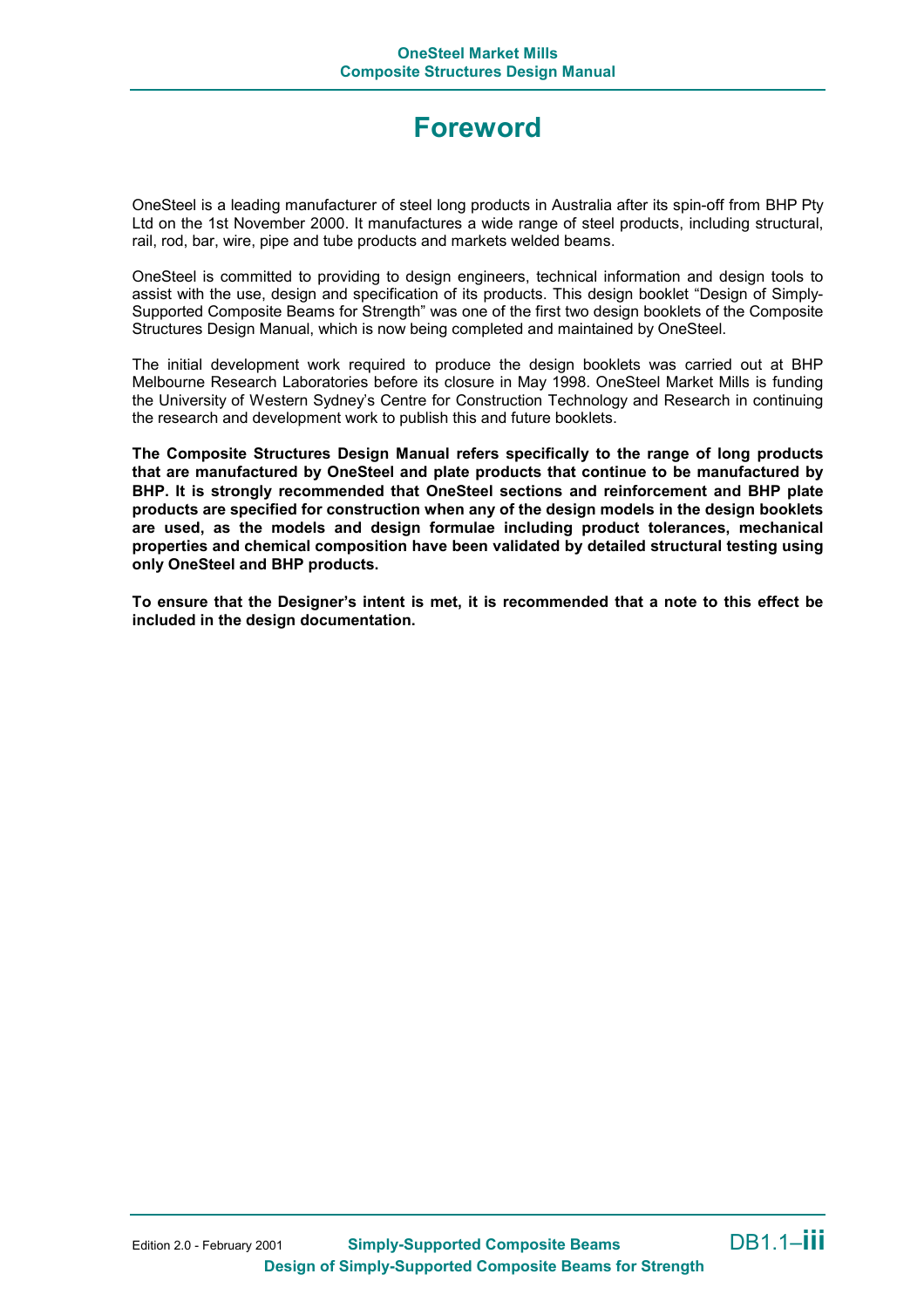## **Contents**

| 1.                | 1.1                                                  | <b>SCOPE AND GENERAL</b>                                                                                                                        |    |
|-------------------|------------------------------------------------------|-------------------------------------------------------------------------------------------------------------------------------------------------|----|
|                   | 1.2                                                  |                                                                                                                                                 |    |
| 2.                |                                                      |                                                                                                                                                 |    |
| 3.                | <b>DESIGN CONCEPTS</b>                               |                                                                                                                                                 |    |
|                   | 3.1<br>3.2<br>3.3                                    |                                                                                                                                                 |    |
|                   | 3.4<br>3.5                                           | Design Moment Capacity ( $\phi M_{\text{bv}}$ ) as a Function of $\beta$ and $\gamma$ 14                                                        |    |
|                   | 3.6                                                  |                                                                                                                                                 |    |
| 4.                | <b>DESIGN MODELS</b>                                 |                                                                                                                                                 |    |
|                   | 4.1<br>4.2<br>4.3                                    | Representation of a Composite Beam at the Strength Limit State 17                                                                               |    |
| 5.                | <b>DESIGN APPROACH</b>                               |                                                                                                                                                 |    |
|                   | 5.1<br>5.2<br>5.3<br>5.4<br>5.5<br>5.6<br>5.7<br>5.8 | Design Moment Capacity ( $\phi M_{\text{bv}}$ ) versus Degree of Shear                                                                          |    |
|                   |                                                      | Connection (β) Relationship and Minimum Degree of Shear                                                                                         |    |
|                   |                                                      |                                                                                                                                                 |    |
|                   | 5.9                                                  |                                                                                                                                                 |    |
| 6.                | <b>DESIGN RULES</b>                                  |                                                                                                                                                 |    |
|                   | 6.1<br>6.2                                           |                                                                                                                                                 |    |
| 7.                | <b>WORKED EXAMPLES</b>                               |                                                                                                                                                 |    |
|                   |                                                      | 71 General                                                                                                                                      | 28 |
|                   | 7.2<br>7.3                                           | Identification of Potentially Critical Cross-Sections  28                                                                                       |    |
|                   | 7.4                                                  |                                                                                                                                                 |    |
|                   | 7.5                                                  |                                                                                                                                                 |    |
|                   | 7.6                                                  | Calculation of Design Moment Capacity $(\phi M_b)$ versus Degree of                                                                             |    |
|                   |                                                      |                                                                                                                                                 |    |
|                   | 7.7<br>7.8                                           | Calculation of Minimum Degree of Shear Connection ( $\beta_i$ ) at PCC's  39<br>Calculation of Concrete Compressive Force ( $F_{\text{cn,i}}$ ) |    |
|                   |                                                      | Corresponding to Minimum Degree of Shear Connection $(\beta_i)$ 41                                                                              |    |
|                   |                                                      |                                                                                                                                                 |    |
| <b>APPENDICES</b> |                                                      |                                                                                                                                                 |    |
| А.                |                                                      |                                                                                                                                                 |    |
|                   | В.                                                   |                                                                                                                                                 |    |
|                   |                                                      |                                                                                                                                                 |    |